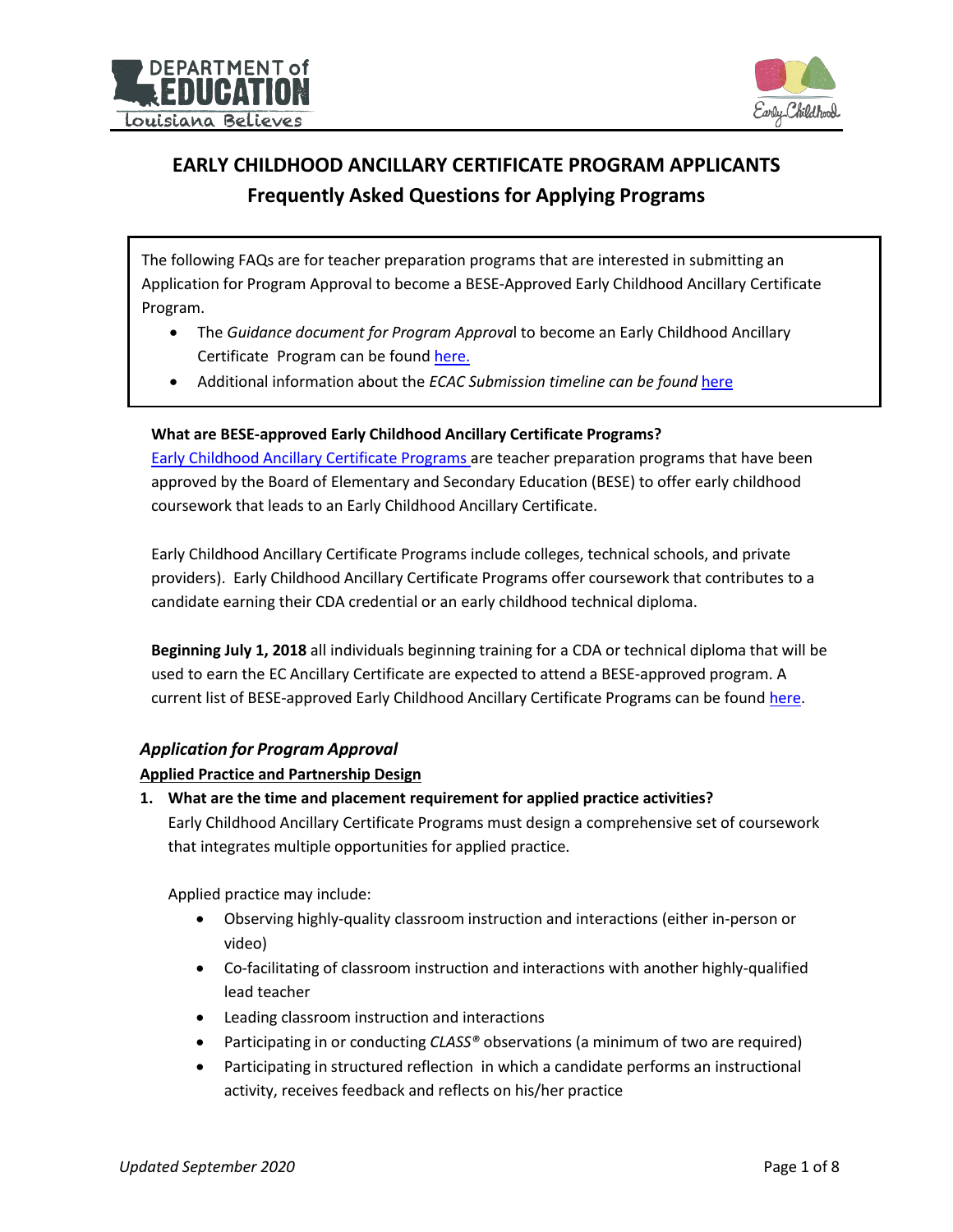



Programs may utilize video recordings for some applied practice experiences. It is critical that, in addition to videos, candidates have opportunities to experience hands-on applied practice in high-quality settings. A high-quality setting is defined as one in which professional teachers provide high quality interactions and instruction. Systems must be in place to ensure teachers receive feedback, reflect on practice and are encouraged to continually improve their skills.

In some instances, candidates may be able to complete applied practice in their work setting. However, in this case programs must ensure that candidate work settings meet the applied practice site selection criteria within the approved application for program approval.

It is strongly encouraged that programs include at least 30 hours of applied practice. Programs that are following the statewide Birth to Kindergarten curriculum will have 10 hours of applied practice per course, or 30 hours total for the entire preparatory program.

Applied practice hours do not count towards the 120 hours of required coursework for a CDA. The 120 hours of required coursework must meet the requirements for the CDA certificate, as determined by the Council for Professional Recognition.

The applied practice hours may count towards the candidates required 480 hours of professional work experience required for the CDA credential.

**2. Can Early Childhood Ancillary Certificate Programs partner with lead agencies to complete the required** *CLASS®* **observations?**

Early Childhood Ancillary Certificate Programs may NOT use the required *CLASS®* observations for any purpose beyond those stated in the BESE-approved Application for Program Approval.

Early Childhood Ancillary Certificate Programs are required to perform two *CLASS®* observations for each candidate over the course of the program. These *CLASS®* observations must be completed by program instructors or coaches, and must only be used to inform the coaching and instruction of the Early Childhood Ancillary Certificate Programs. They may NOT be used to meet the observation requirements for the early childhood accountability system.

**3. Can Early Childhood Ancillary Certificate Programs review current or past** *CLASS®* **observation scores collected by the lead agency for purposes of the early childhood accountability system?** Early Childhood Ancillary Certificate Programs may NOT ask lead agencies to share current or past *CLASS®* observation scores (completed by other local observers) without the permission of the individual candidates. In order to maintain the privacy and confidentiality of all adults within the classroom environment, it is critical to keep previous observation scores private.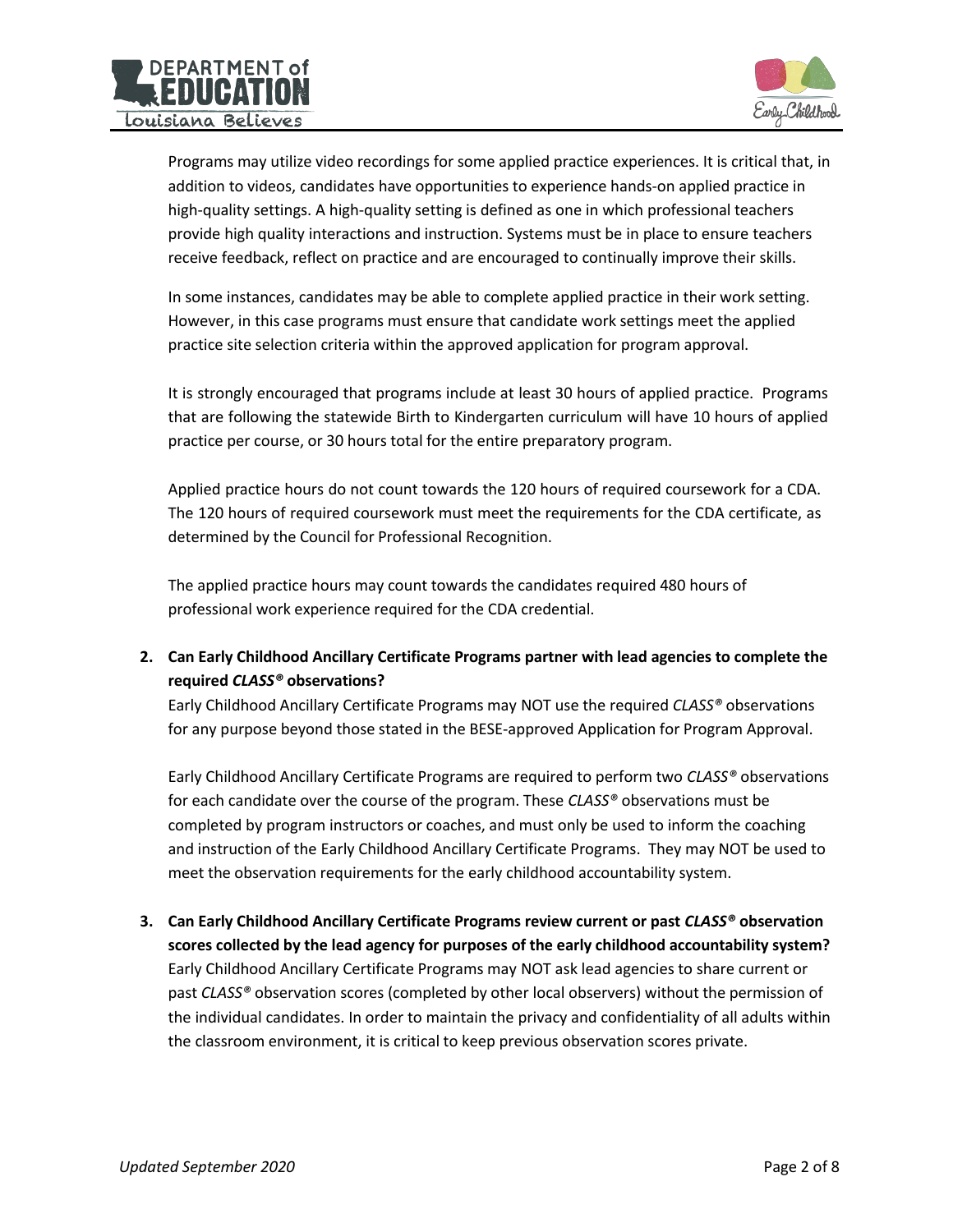



# **4. Who must be included in the established partnership for the Early Childhood Ancillary Certificate Program?**

Early Childhood Ancillary Certificate Programs must form partnerships with members of their local early childhood community networks. Each early childhood community network has a lead agency that coordinates many of the networks functions. Programs should consider reaching out to the lead agency [contacts](http://www.louisianabelieves.com/docs/default-source/early-childhood/early-childhood-community-network-lead-agency-list.pdf?sfvrsn=2) in their area to initiate the required collaboration for the partnership components of the application for program approval.

Approved Early Childhood Ancillary Certificate programs must submit a completed MOU between the program staff and the members of the local community networks with their application for program approval. The members of the established partnership must continue to work collaboratively with the preparation program, as is described in the application for program approval and Early [Childhood Ancillary](http://www.louisianabelieves.com/docs/default-source/early-childhood/appendices-for-program-approval--early-childhood-ancillary-certificate-program.pdf?sfvrsn=2) Certificate Preparation Program Rubric. This partnership may consist of members of the local community network (e.g., child care directors, Head Start directors), lead agency staff, or local school system staff.

To fully understand the workforce need and ensure maximum use of resources for child care teachers, programs may also want to consider other partnerships with organizations that support early childhood programs such as mental health consultation programs, resource and referral agencies, and philanthropic foundations.

## **5. Can applicants for program approval partner and apply together?**

Programs that are seeking approval to offer an Early Childhood Ancillary Certificate program may partner together in designing and offering coursework. Programs that are also applying to Believe and Prepare: Early Childhood may also partner together, but must designate one fiscal agent for the awarded funds. Partnering organizations should include a description of this in their program narrative.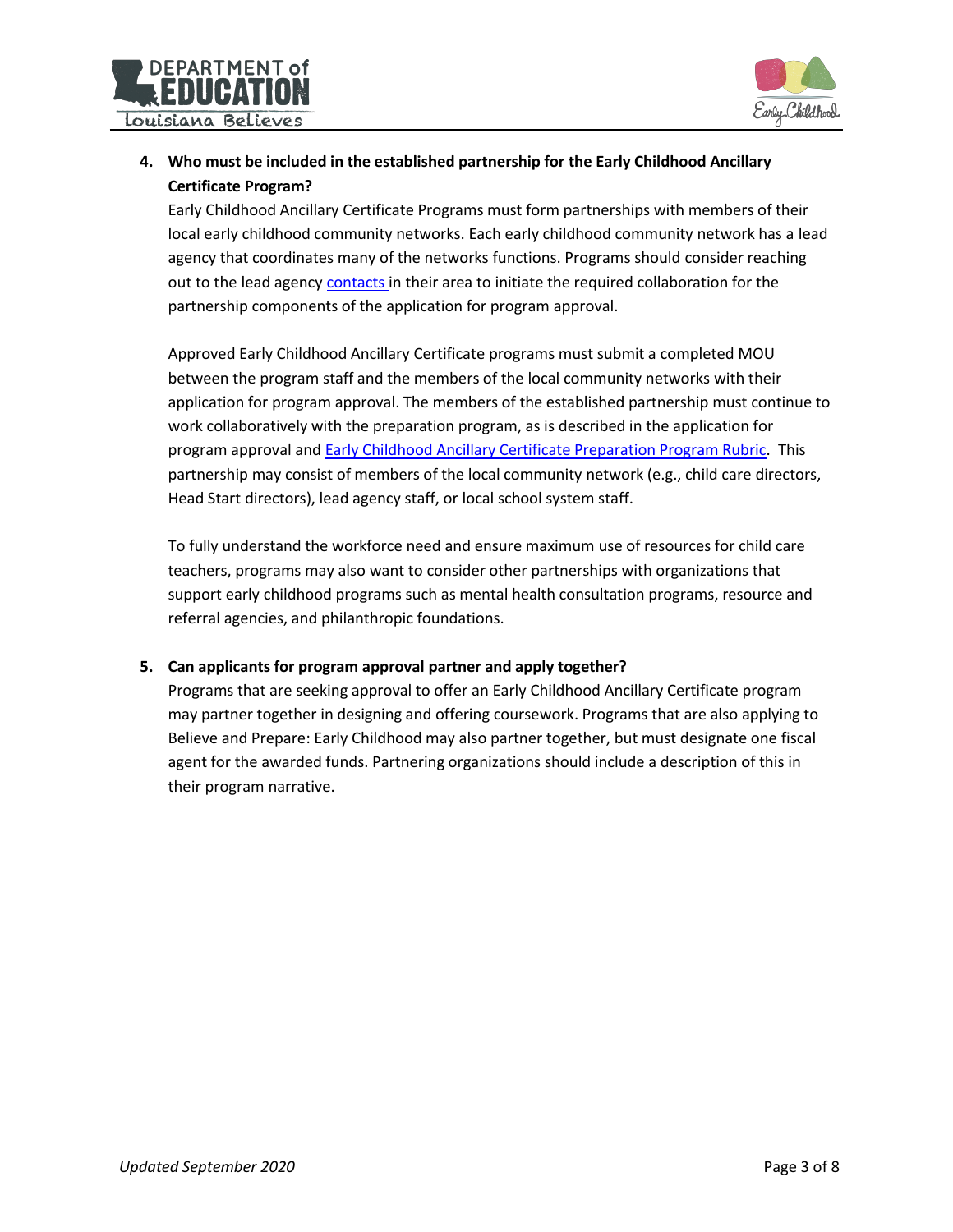



#### *Program Design and Coursework*

**6. Is there a required program length for Early Childhood Ancillary Certificate programs?**

Beyond the 120 hours of coursework and continuous opportunities for applied practice, there is no minimum or maximum program length. Early Childhood Ancillary Certificate Programs may range in the amount of time or course sessions the programming will take to complete. The time between programming start and finish will range based on the design of the program, and the frequency in which candidates complete course sessions and coursework hours. For instance, a program that only offers coursework on the weekends may last several months while an all-day program during the summer may be significantly shorter. Programs should indicate the length of their proposed program in the application for program approval timeline. Again, programs are encouraged to include at least 30 hours of applied practice.

**7. How many courses should make up one Early Childhood Ancillary Certificate program?** Early Childhood Ancillary Certificate programs may structure their courses or modules in a variety of ways. For example, for programs following the Birth to Kindergarten curriculum, the coursework will be spread across three separate college courses, each counting for three credit hours.

Early Childhood Ancillary Certificate programs are encouraged to consider how they might best group together multiple class meetings together to create a coherent experience for candidates that build knowledge and skills over time with aligned assessments of mastery. Programs should bundle groups of class meetings or sessions as a single course or module. For each course or module (a collection of class meetings or sessions), programs should complete a column of the program design form.

**8. Can Early Childhood Ancillary Certificate programs provide course content online?**

Early Childhood Ancillary Certificate programs may offer some or all of their course content online. Programs that utilize online platforms to provide coursework will have the same expectations for applied practice, candidate assessment, and program evaluation, as all other Early Childhood Ancillary Certificate Programs.

**9. When do Early Childhood Ancillary Certificate Programs need to begin offering coursework?** There is not a required start date for programs once they have received BESE approval. While the reviewers are seeking programs that will be able to launch relatively quickly, it is understood that organizations may need to meet various schedules or requirements of the local workforce. Programs should indicate their proposed start date in the application for program approval timeline.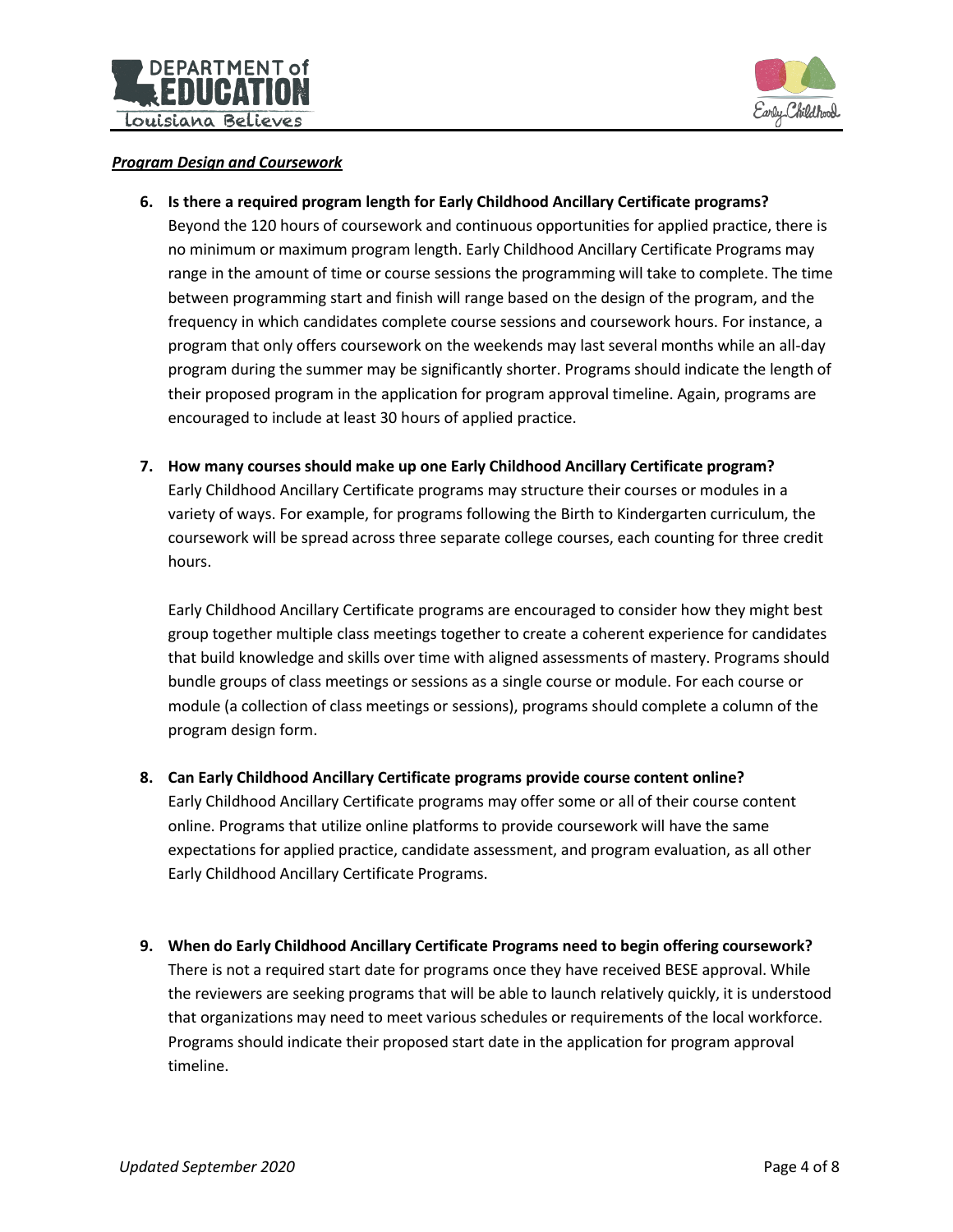



#### *Candidate Enrollment and Funding for Early Childhood Ancillary Certificate Programs*

#### **10. Who can enroll in Early Childhood Ancillary Certificate Programs?**

Early Childhood Ancillary Certificate Programs that are offering CDA qualifying coursework are expected to prioritize the admission of candidates who have not yet begun, or have not yet completed the majority of, their CDA coursework.

In general, Early Childhood Ancillary Certificate Programs should not admit any individual who has completed over 80 hours of CDA coursework. Programs may contact the Department for exemptions in the case of particular individuals or circumstances.

Candidates that are admitted into Early Childhood Ancillary Certificate Programs must complete all coursework in the order in which the program is designed. Candidates must complete all courses with their cohort.

Programs are expected to work closely with their community network partners to gain an understanding of the community need and formalize an appropriate recruitment strategy for their region.

#### **11. Will programs that receive BESE approval receive funding?**

BESE-approved Early Childhood Ancillary Certificate Providers will not receive funding based on their approval. However, candidates that attend BESE-approved Early Childhood Ancillary Certificate Programs may be eligible for scholarships to help them complete the Ancillary Certificate. Additional information regarding Louisiana Pathways Tuition Scholarships can be found in question 12.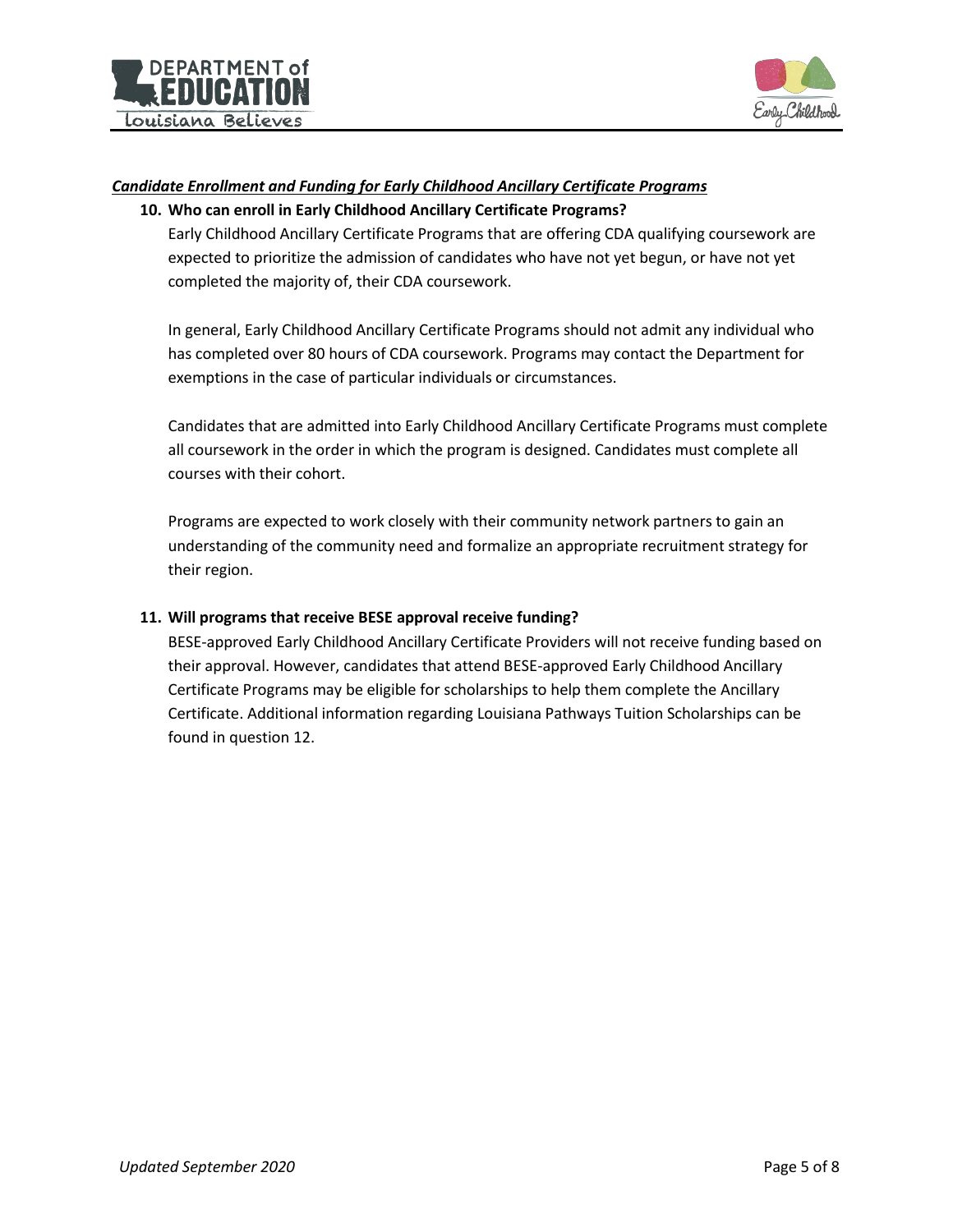



#### *Candidate Tuition Support: Louisiana Pathways Scholarships*

**12. What should Early Childhood Ancillary Certificate Programs consider when determining their tuition costs?**

Early Childhood Ancillary Certificate Programs are strongly encouraged to keep their tuition within the approved limits for Louisiana Pathways Scholarships (see question 14). Programs may charge the difference directly to participants but it should be noted that Louisiana child care professionals make no more than \$10/hour on average.

Tuition costs should reflect the total cost that will be necessary to sustainably operate the program without any additional short-term grants or startup supports. Tuition costs should include the costs of staffing and administering the program coursework and applied practice experiences.

Programs may **not** include supplies or books in their tuition costs. Information about how programs have calculated their tuition totals may be requested from programs during the program application and review process.

Programs are encouraged to maximize private or philanthropic resources and to lower the costs of their programming to the greatest extent feasible over time. Scholarship funding is a limited resource and the state is obligated to make the most of this scarce resource by serving as many participants as possible in quality programs.

# **13. Who is eligible to use Louisiana Pathways Scholarships to attend an Early Childhood Ancillary Certificate Program?**

Child care lead teachers who are employed in publicly-funded centers are eligible to receive tuition support to attend approved Early Childhood Ancillary Certificate Programs through Louisiana Pathways [Scholarships.](https://pathways.nsula.edu/home-louisiana-pathways-child-care-career-development-system)

In order to receive a tuition scholarship to attend an Early Childhood Ancillary Certificate Program, individual candidates must:

- Be enrolled and actively participating in the Louisiana Pathways Early Learning Center Career Development System.
- Be working in a Louisiana Type III licensed early learning centers.
- Work part-time (at least 16 hours/week) or full-time in the early learning center.

Individuals seeking a Louisiana Pathways Scholarship **may not** already hold a degree or certificate that qualifies them for the Early Childhood Ancillary Certificate.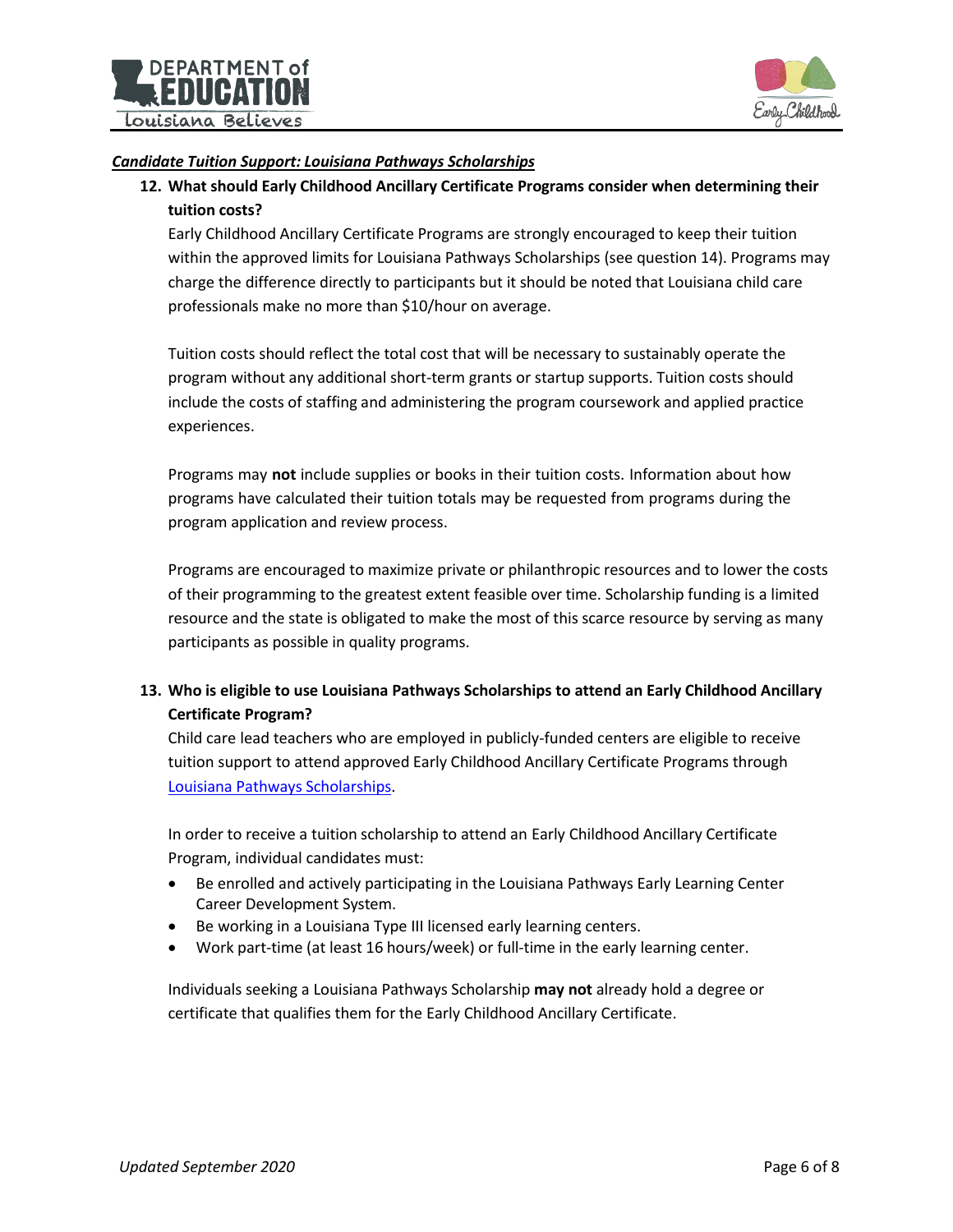



# **14. What is the maximum amount of tuition that can be covered by a Louisiana Pathways Scholarship?**

In order to keep Early Childhood Ancillary Certificate Programs no-cost or low-cost for leadteachers in publicly-funded centers, programs are asked to keep tuition under the typical annual limit for Louisiana Pathways Scholarship recipients.

In order to provide the maximum access to high-quality Early Childhood Ancillary Programs, the Department will need to decrease the maximum amount of funding for individuals usin[g Early](http://pathways.nsula.edu/early-childhood-ancillary-certificate-program-scholarship/) [Childhood Ancillary](http://pathways.nsula.edu/early-childhood-ancillary-certificate-program-scholarship/) Certificate Scholarships.

Early Childhood Ancillary Program Scholarship maximums will be as follows:

Programs offering coursework beginning in 2020: Maximum tuition \$3,880

The Department will work closely with programs seeking approval to offer Early Childhood Ancillary Certificate Programs to ensure that funds are being used with maximum efficiency. Candidates who attend Early Childhood Ancillary Certificate Programs at colleges or universities are required to seek funding from all other sources (e.g. Pell Grants) prior to applying for Louisiana Pathways Funding.

The Department closely monitors scholarship expenditures on an ongoing basis and reserves the right to limit reimbursement at any time based on availability of funds. Programs can expect to receive feedback and questions regarding their tuition calculations during the application review and interview.

# **15. How will BESE-approved Early Childhood Ancillary Certificate Programs access Louisiana Pathways Scholarships?**

Once receiving BESE-approval, Early Childhood Ancillary Certificate Programs will be asked to establish a scholarship process with Louisiana Pathways.

Approved programs are required to design their programs tuition invoice structure to receive multiple tuition payments that equal the total tuition cost over the course of the program. Programs may not collect tuition for more than six months of coursework at any one time. Programs must collect at least two tuition payment intervals over the course of their program.

Programs should consider that they will not receive any remaining tuition interval payments for candidates that are not completing the program. Programs will be asked to demonstrate the enrollment and academic standing of every candidate receiving Louisiana Pathways Scholarships at the end of each tuition interval.